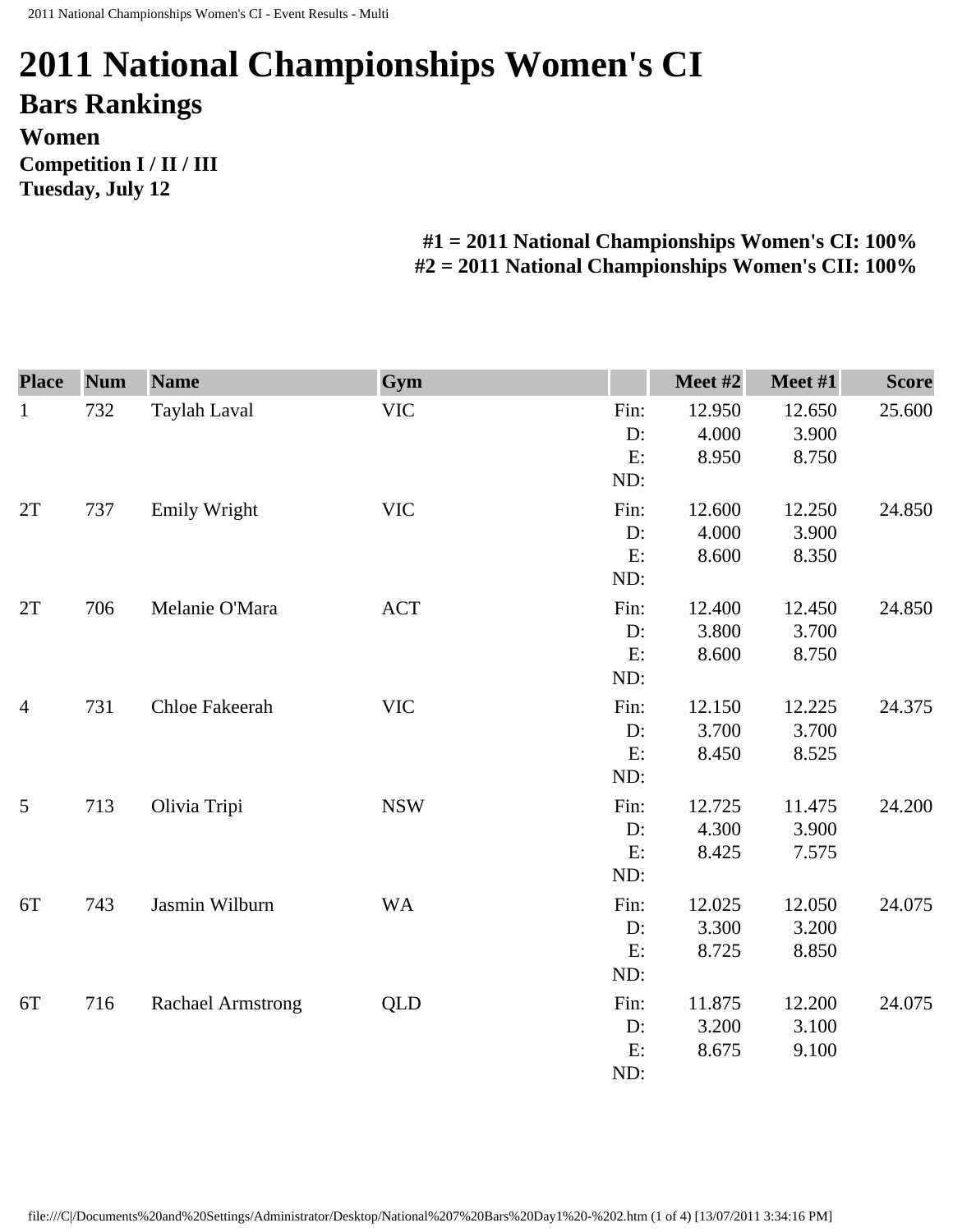2011 National Championships Women's CI - Event Results - Multi

| $8\phantom{1}$ | 718 | <b>Tegan Heskins</b> | <b>QLD</b> | Fin:<br>D:<br>E:<br>ND:    | 11.825<br>3.200<br>8.625 | 12.000<br>3.300<br>8.700 | 23.825 |
|----------------|-----|----------------------|------------|----------------------------|--------------------------|--------------------------|--------|
| <b>9T</b>      | 741 | Georgia Thomas       | <b>WA</b>  | Fin:<br>$D$ :<br>E:<br>ND: | 12.025<br>3.300<br>8.725 | 11.700<br>3.300<br>8.400 | 23.725 |
| <b>9T</b>      | 720 | Madeleine Merrett    | <b>QLD</b> | Fin:<br>D:<br>E:<br>ND:    | 11.675<br>3.100<br>8.575 | 12.050<br>3.200<br>8.850 | 23.725 |
| 11             | 709 | Katalin Eglesz       | <b>NSW</b> | Fin:<br>D:<br>E:<br>ND:    | 11.700<br>3.500<br>8.200 | 11.975<br>4.000<br>7.975 | 23.675 |
| 12             | 715 | Alina Aitken         | <b>QLD</b> | Fin:<br>D:<br>E:<br>ND:    | 12.550<br>3.400<br>9.150 | 10.950<br>3.300<br>7.650 | 23.500 |
| 13             | 734 | Karina Schiller      | <b>VIC</b> | Fin:<br>D:<br>E:<br>ND:    | 11.725<br>3.300<br>8.425 | 11.725<br>3.400<br>8.325 | 23.450 |
| 14             | 722 | Breanna Walker       | <b>QLD</b> | Fin:<br>D:<br>E:<br>ND:    | 11.575<br>3.100<br>8.475 | 11.625<br>3.200<br>8.425 | 23.200 |
| 15T            | 738 | Rachal Camilleri     | <b>WA</b>  | Fin:<br>D:<br>E:<br>ND:    | 11.975<br>3.600<br>8.375 | 11.200<br>3.800<br>7.400 | 23.175 |
| 15T            | 704 | Georgina Matan       | <b>ACT</b> | Fin:<br>$D$ :<br>E:<br>ND: | 11.600<br>3.200<br>8.400 | 11.575<br>3.100<br>8.475 | 23.175 |
| 17             | 711 | Tara Milross         | <b>NSW</b> | Fin:<br>D:<br>E:<br>ND:    | 11.475<br>3.900<br>7.575 | 11.650<br>4.300<br>7.350 | 23.125 |
| 18             | 708 | Diane Culhane        | <b>NSW</b> | Fin:<br>D:<br>E:<br>ND:    | 11.375<br>3.600<br>7.775 | 11.400<br>3.600<br>7.800 | 22.775 |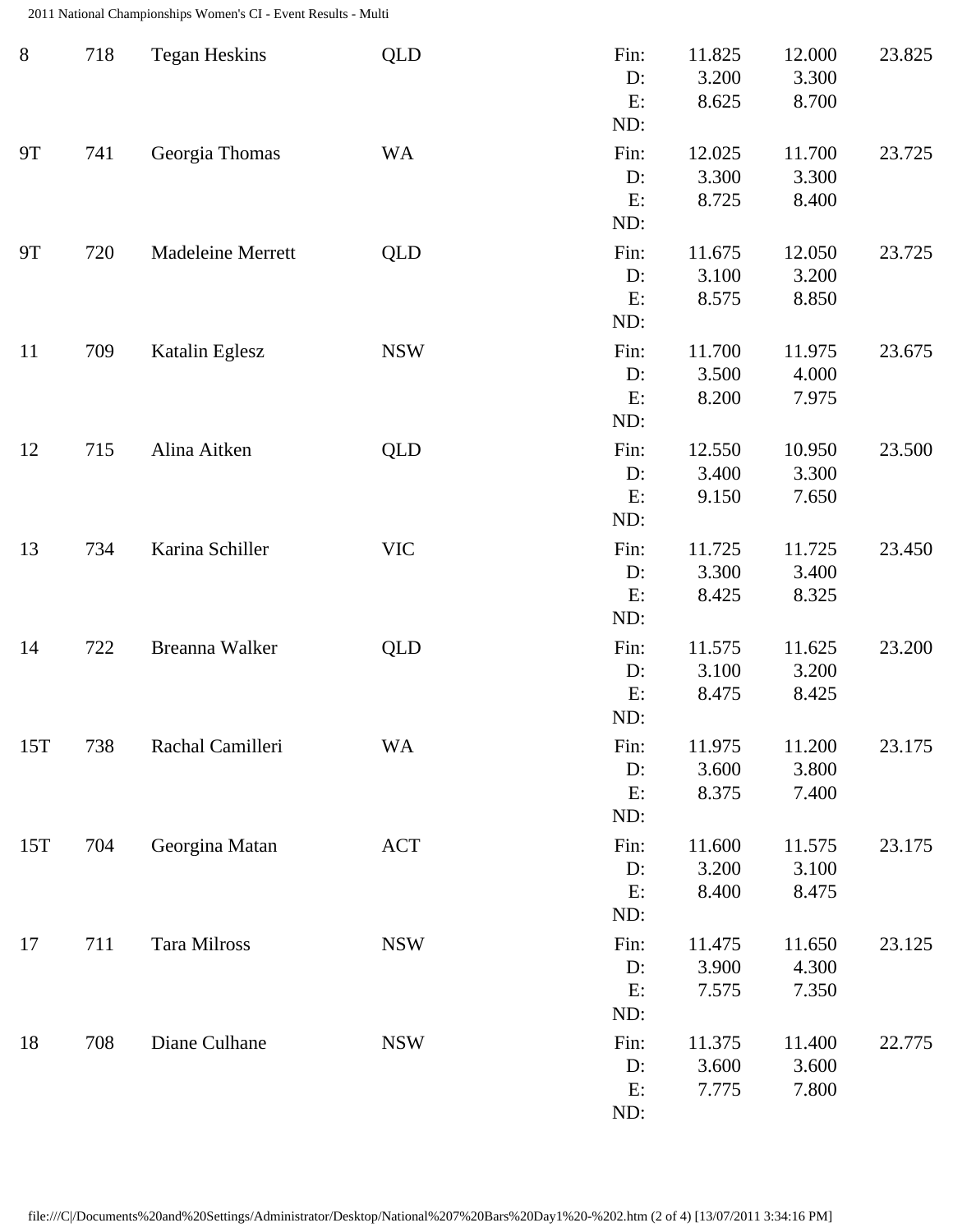2011 National Championships Women's CI - Event Results - Multi

| 19  | 705 | Jaidyn Metcalfe       | <b>ACT</b> | Fin:<br>D:<br>E:<br>ND: | 11.150<br>3.500<br>7.650 | 11.575<br>3.500<br>8.075 | 22.725 |
|-----|-----|-----------------------|------------|-------------------------|--------------------------|--------------------------|--------|
| 20  | 742 | Kim Tran              | <b>WA</b>  | Fin:<br>D:<br>E:<br>ND: | 11.300<br>3.100<br>8.200 | 11.375<br>3.100<br>8.275 | 22.675 |
| 21  | 724 | <b>Emily Fulford</b>  | <b>SA</b>  | Fin:<br>D:<br>E:<br>ND: | 11.075<br>3.000<br>8.075 | 11.425<br>3.000<br>8.425 | 22.500 |
| 22T | 702 | Hannah Breynard       | <b>ACT</b> | Fin:<br>D:<br>E:<br>ND: | 11.650<br>3.400<br>8.250 | 10.700<br>3.600<br>7.100 | 22.350 |
| 22T | 712 | Newbie Redding        | <b>NSW</b> | Fin:<br>D:<br>E:<br>ND: | 10.250<br>3.300<br>6.950 | 12.100<br>3.900<br>8.200 | 22.350 |
| 24  | 740 | <b>Annabel Ridley</b> | <b>WA</b>  | Fin:<br>D:<br>E:<br>ND: | 10.750<br>3.000<br>7.750 | 11.400<br>3.100<br>8.300 | 22.150 |
| 25  | 739 | <b>Molly Mahoney</b>  | <b>WA</b>  | Fin:<br>D:<br>E:<br>ND: | 11.125<br>3.300<br>7.825 | 10.975<br>3.300<br>7.675 | 22.100 |
| 26  | 736 | Victoria Vatsilas     | <b>VIC</b> | Fin:<br>D:<br>E:<br>ND: | 11.750<br>3.200<br>8.550 | 10.250<br>3.000<br>7.250 | 22.000 |
| 27  | 717 | Hannah Cottle         | QLD        | Fin:<br>D:<br>E:<br>ND: | 10.450<br>3.100<br>7.350 | 11.375<br>3.300<br>8.075 | 21.825 |
| 28  | 710 | Deborah Greenbaum     | <b>NSW</b> | Fin:<br>D:<br>E:<br>ND: | 10.875<br>3.000<br>7.875 | 10.775<br>3.100<br>7.675 | 21.650 |
| 29  | 730 | Georgina Osborn       | <b>TAS</b> | Fin:<br>D:<br>E:<br>ND: | 10.725<br>3.200<br>7.525 | 10.875<br>3.000<br>7.875 | 21.600 |